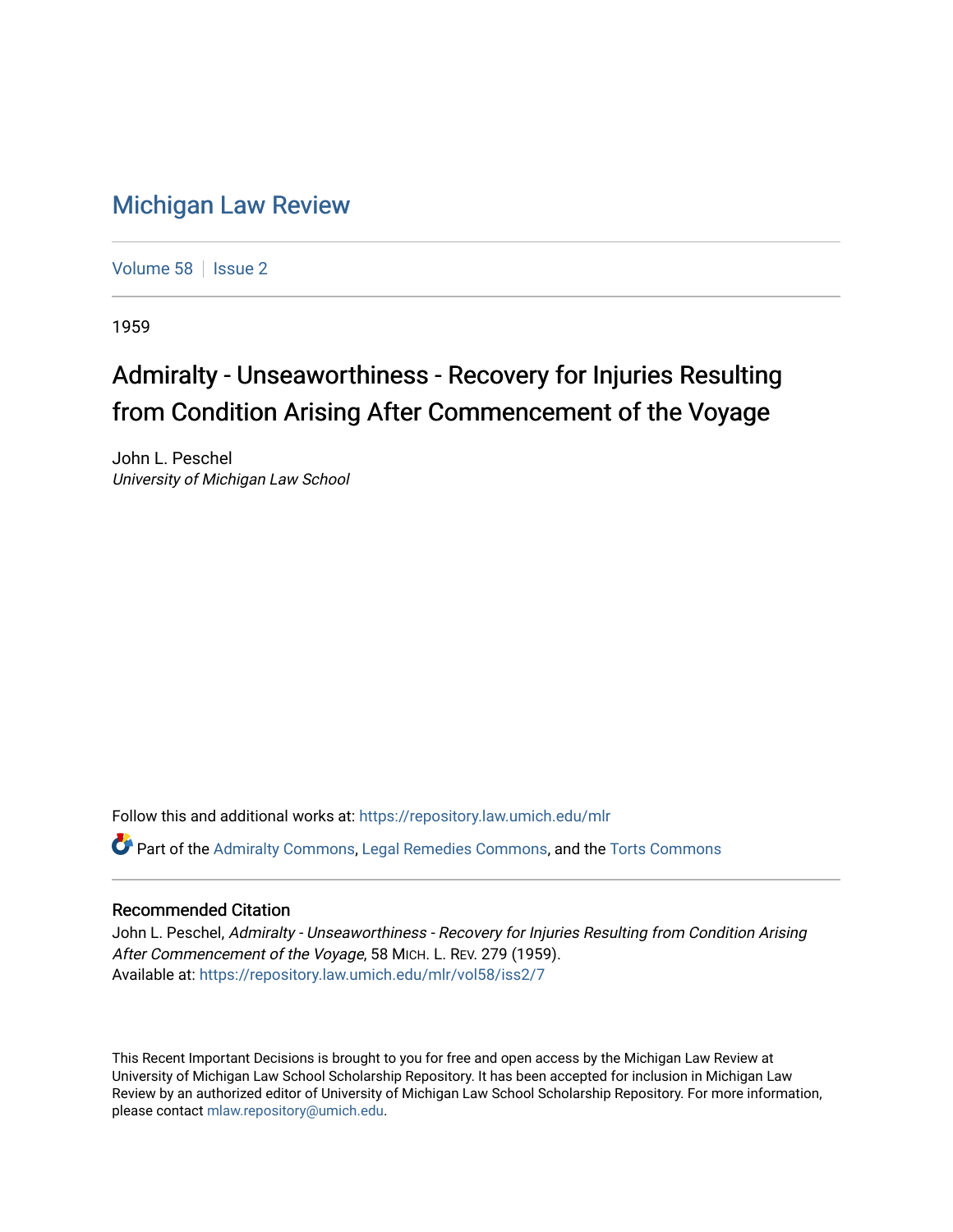ADMIRALTY-UNSEAWORTHINESS-RECOVERY FOR INJURIES RESULTING FROM CONDITION ARISING AFTER COMMENCEMENT OF THE VOYAGE - Plaintiff, a member of the crew of a fishing vessel, sustained injuries while disembarking when he slipped on a slimy substance on the ship railing. In an action brought against the shipowner, the seaman sought recovery on three alternative grounds: first, under the Jones Act1 based upon negligence; second, under general maritime law based upon the obligation of the shipowner to furnish a seaworthy vessel; third, under general maritime law for maintenance and cure.2 Judgment was entered pursuant to a verdict limiting the seaman to recovery for maintenance and cure.3 On the seaman's appeal from the adverse verdict on the unseaworthiness count, *held,* affirmed. A shipowner is not liable for injuries to a seaman caused by a condition of unseaworthiness arising after commencement of the voyage where in the exercise of due care there would be no opportunity for the shipowner or

138 Stat. 1185 (1915), 41 Stat. 1007 (1920), 46 U.S.C. (1952) §688. With respect to the relative importance of the Jones Act remedy, see note 5 infra.

<sup>2</sup>Maintenance and cure is not a general compensatory remedy. Generally, it is limited to medical care, living expenses during the period of recuperation, and wages during the duration of the voyage, if employed on ocean-going vessels, or the remainder of the contract term for employment in coastal trade. See GILMORE AND BLACK, ADMIRALTY 265-271 (1957). The obligation of maintenance and cure apparently does not extend to a lump-sum or installment payment for partial or total disability. See Farrell v. United States, 336 U.S. 511 (1949), where maintenance and cure was terminated on the ground that a maximum cure had been realized (i.e., the patient was declared incurable). See GILMORE AND BLACK, ADMIRALTY 264 (1957).

8 Mitchell v. Trawler Racer, Inc., (D.C. Mass. 1958) 167 F. Supp. 434.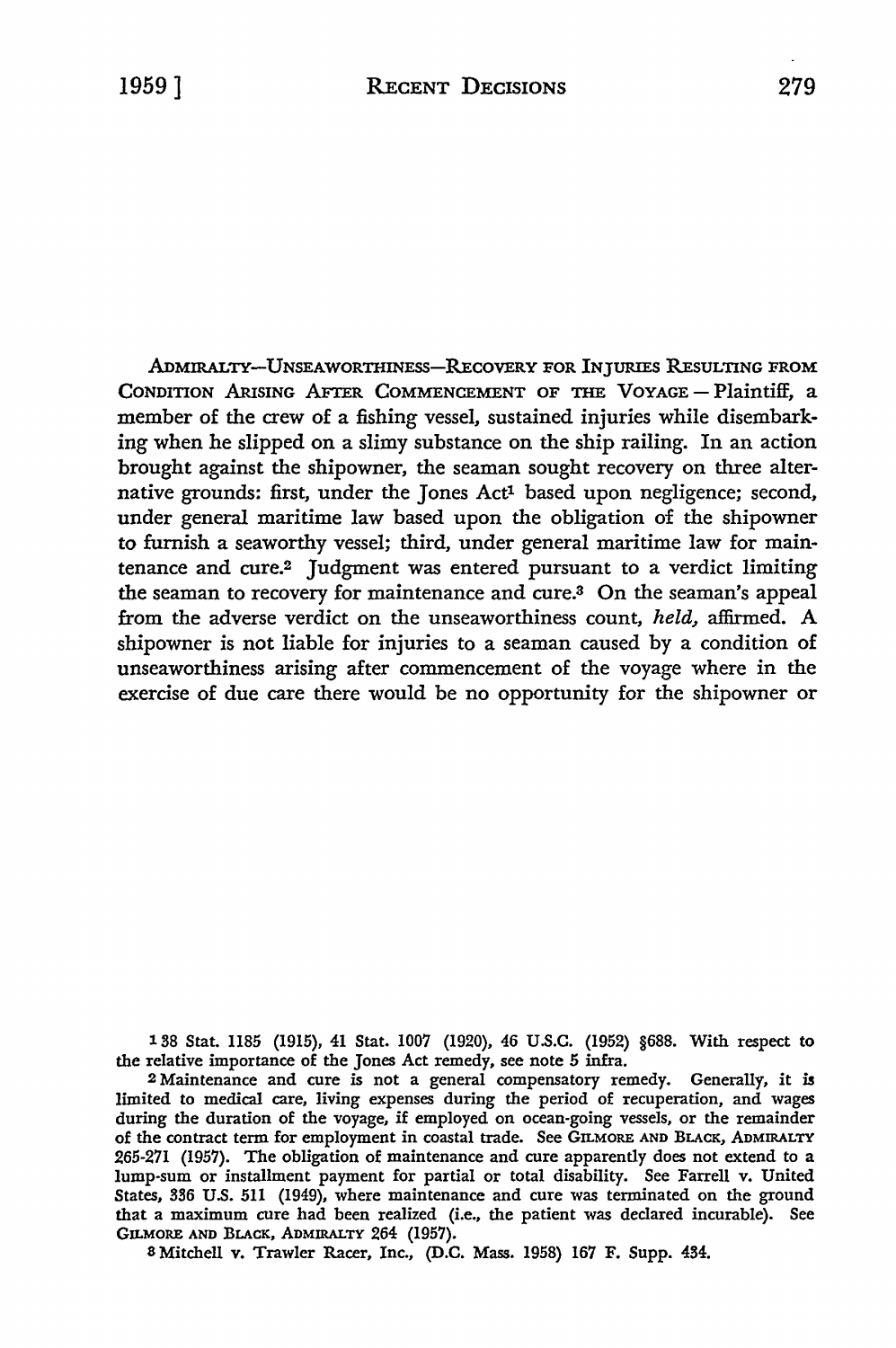tmployees to observe and remove the condition. *Mitchell v. Trawler Racer, Inc.,* (1st Cir. 1959) 265 F. (2d) 426, cert. granted 80 S.Ct. 70 (1959).

While the right of a seaman under American law to recover for unseaworthiness can be traced to *The Osceola,*4 the earliest authoritative recognition that the exercise of due care did not relieve a shipowner of liability for unseaworthiness appears to be *Mahnich v. Southern Steamship Co.IS*  Although the suggestion has been considered dictum because of the presence of negligence in the latter case, $6$  the Supreme Court was squarely confronted with the issue in *Seas Shipping Co. v. Sieracki7* where the inability **to** detect a defective condition by visual inspection8 or other reasonable means available to a shipowner was held no bar to a worker's recovery for unseaworthiness. In *Sieracki,* the Court was influenced by the consideration that it would be too harsh to require the individual seaman to bear the entire cost of the injury where the shipowner could either absorb the loss or with relative ease spread the cost among customers.9 The further development of the trend established in *Mahnich* and *Sieracki* continued<sup>10</sup> until *Boudoin v. Lykes Bros. Steamship Co.,* where the Court permitted a seaman who was injured in an assault by another crewman to recover for unseaworthiness although there was no showing that the shipowner had prior notice of the crewman's vicious disposition.11 This result seems to follow as a logical development from *Sieracki,* for if the latent nature of the defect does not preclude recovery for unseaworthiness, the lack of notice as to the dangerous tendencies of a crewman should not bar recovery. Thus, within eleven years, the *Mahnich* suggestion apparently materialized into a well-settled doctrine that the shipowner constituted an insurer for seaman's injuries resulting from an unseaworthy condition. Strict liability has been defended on the traditional ground that the seaman is a "ward of

4189 U.S. 158 (1903). See, generally, GILMORE AND BLACK, ADMIRALTY 315 (1957): Tetreault, "Seamen, Seaworthiness, and the Rights of Harbor Workers," 39 CoRN. L. Q. 381 at 386 (1954).

IS 321 U.S. 96 (1944). Because proof of negligence is required to sustain recovery under the Jones Act, the developments from Mahnich have caused such a rapid decline in the usefulness of the Jones Act remedy that one writing team was prompted to predict that it would soon become a "faint and ghostly echo." GILMORE AND BLACK, ADMIRALTY 316 (1957).

<sup>6</sup>The mate negligently selected a rope to hang a staging, the collapse of which caused the seaman's injuries.

7 328 U.S. 85 (1946).

s The injury resulted from a boom and tackle which fell because of a shackle which broke due to a defect in forging.

-9 See also Keen v. Overseas Tankship Corp., (2d Cir. 1952) 194 F. (2d) 515. Cf. Justice Holmes' concurring opinion in The Arizona Employer Liability Cases, 250 U.S. 400 at 431 (1919).

10 Petterson v. Alaska S.S. Co., (9th Cir. 1953) 205 F. (2d) 478, alfd. per curiam 347 U.S. 396 (1954).

11348 U.S. 336 (1955). See also Keen v. Overseas Tankship Corp., note 9 supra: Jones v. Lykes Bros. S.S. Co., (2d Cir. 1953) 204 F. (2d) 815.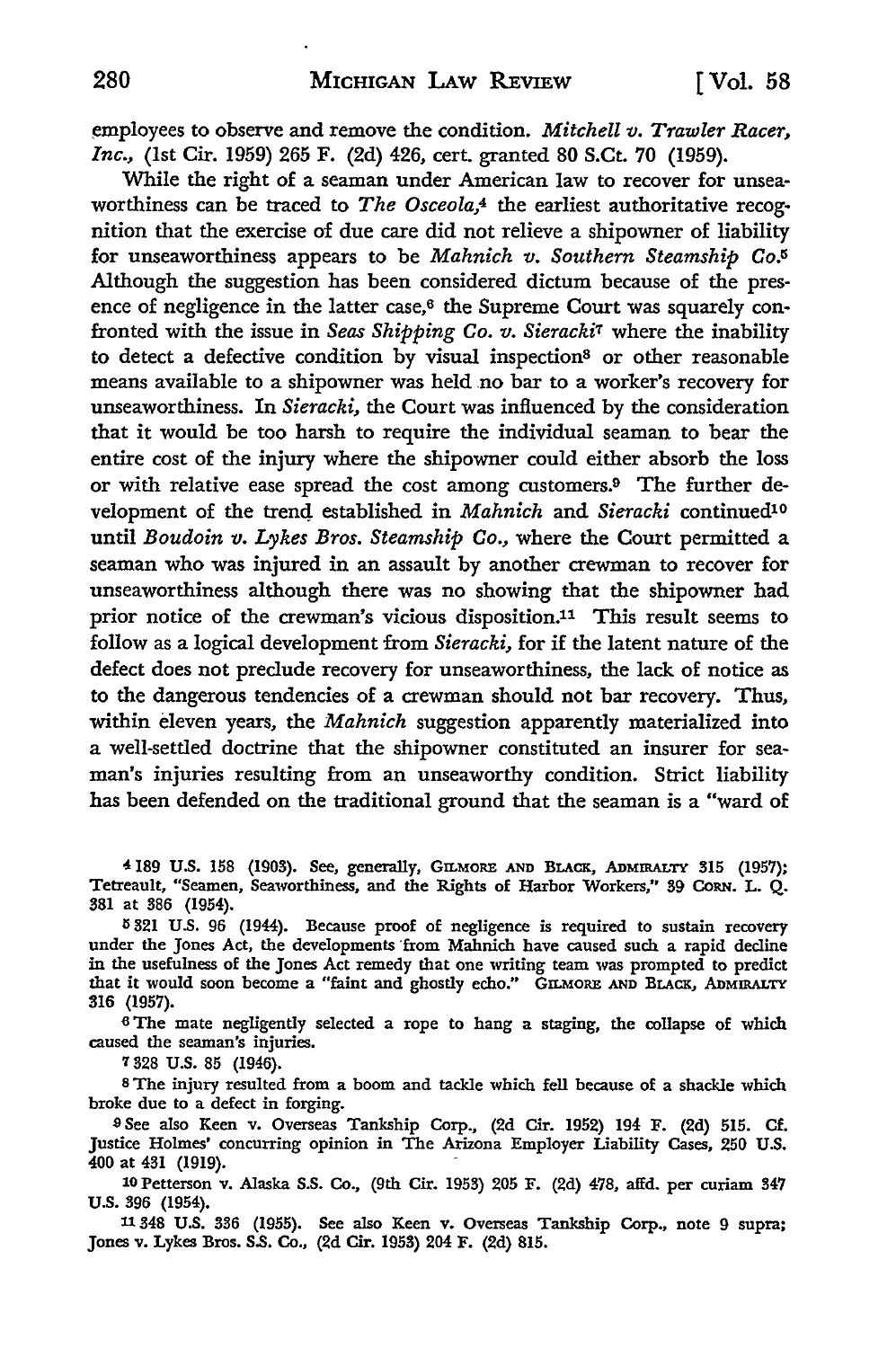the admiralty."12 This attitude, which has been manifested by legislatures as well as the judiciary, is supported by several considerations.13 The rigors of maritime service include the performance of hard labor under hazardous conditions and isolation from friends and home life for extended periods of time which often results in boredom and dissatisfaction. Also, like most industrial workers in an age of increasing technology, seamen are frequently unable to evaluate critically the safety of their working conditions. Even if deficiencies are discovered by the seaman, effective protests may be limited by the possibility of harsh treatment from the mate and the physical restriction of sea duty which prevents a seaman from leaving his job. Recognizing the public interest in the full development of the national maritime industry, courts and legislatures have generally tried to encourage the entrance of qualified men into the vocation. In view of these considerations and the absorption-of-loss factor noted in *Sieracki,* the imposition of strict liability on shipowners for unseaworthiness appears desirable.14 Indeed, reliance on these considerations suggests a parallel with the development of absolute liability in the field of workmen's compensation. Nevertheless, in the principal case the First Circuit<sup>15</sup> challenges the general development of strict liability for unseaworthiness, pointing out that none of the prior cases have involved a temporary condition of unseaworthiness arising after commencement of the voyage.16 The court complains that it would be a hard doctrine which holds a shipowner liable for injuries resulting from the presence of a transitory substance before the owner or his employees have an opportunity to discover and remove the substance.17 But this reluctance on the part of the court is questionable since there appears to be no significant difference between cases involving an absence of opportunity to detect and remove a transitory substance and those involving an absence of notice as to dangerous propensities of a crewman or other defects which can not be

12 Mahnich v. Southern S.S. Co., note 5 supra, at 103; Seas Shipping Co. v. Sieracki, note 7 supra.

13 See, generally, Norris, "The Seaman as Ward of the Admiralty," 52 MICH. L. REv. 479 (1954).

<sup>14</sup>The policy considerations enumerated in this note are premised on limitation of the use of unseaworthiness to seamen and closely related classes of workers. In general, the Supreme Court has limited the remedy to seamen and those classes of workers who perform tasks traditionally assigned to seamen. Recovery for unseaworthiness was permitted in Seas Shipping Co. v. Sieracki, note 7 supra (longshoreman), and Pope &: Talbot v. Hawn, 346 U.S. 406 (1953) (carpenter repairing unloading facilities). Recovery was denied in United New York and New Jersey Sandy Hook Pilots Assn. v. Halecki, 358 U.S. 613 (1959) (subcontractor employee overhauling the vessel's generator), and Kermarec v. Compagnie Generale Transatlantique, 358 U.S. 625 (1959) (social visitor).

15 In Doucette v. Vincent, (1st Cir. 1952) 194 F. (2d) 834, the First Circuit cited with apparent satisfaction the line of authority developing from Mahnich.

16 Principal case at 432. 17Ibid.